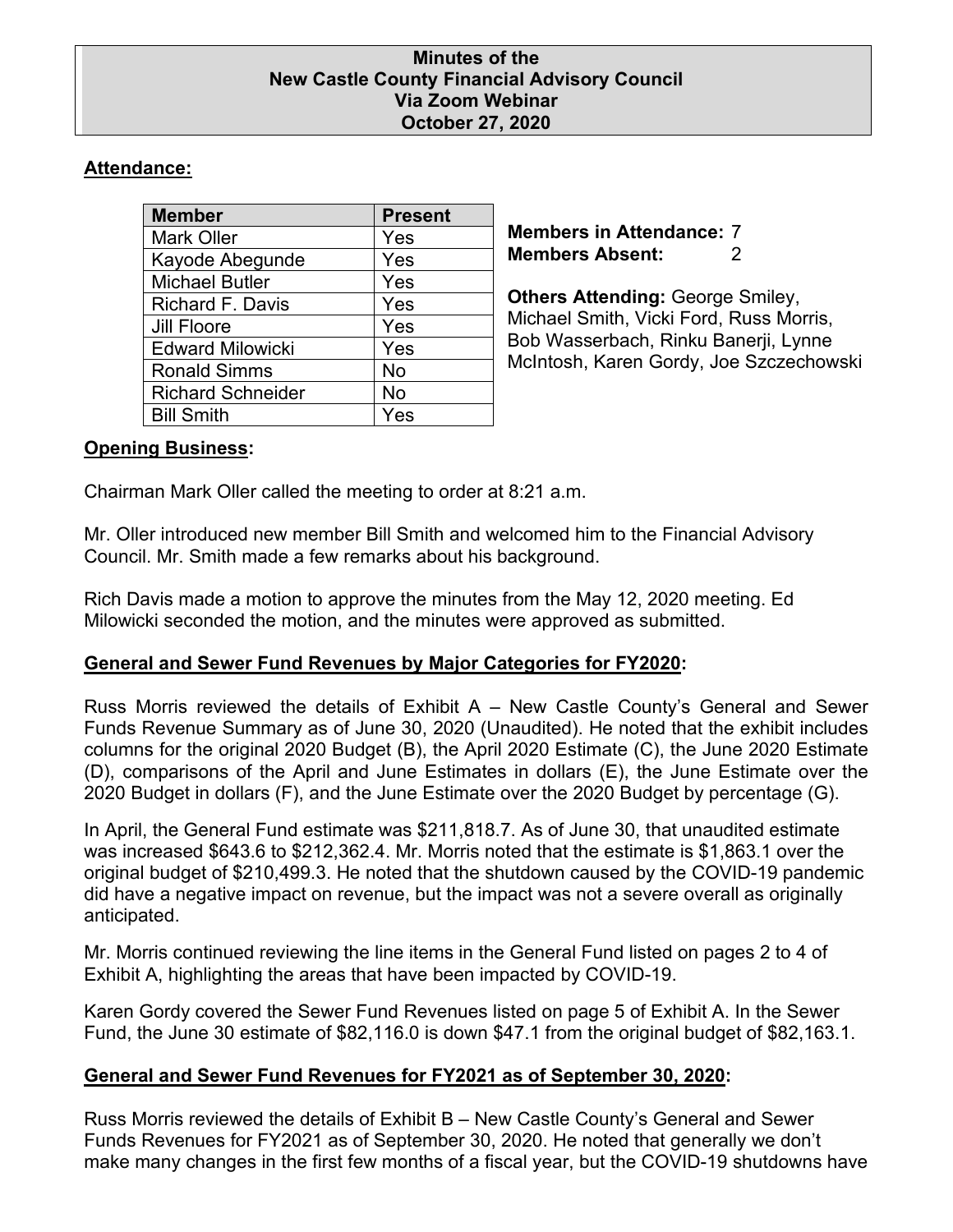forced the Budget staff to make adjustments in some areas, while other areas have been virtually unaffected. For example, in Real Estate Taxes and RTT, our estimates remain unchanged.

Mr. Morris continued reviewing the line items in the General Fund listed on pages 2 to 4 of Exhibit B. Overall, the September 30 FY2021 General Fund revenue estimate is \$209,482.7, which is \$3,234.0 below the original budget of \$212,716.6.

Karen Gordy reviewed the details of page 5 of Exhibit B, which covered Sewer Fund revenue estimates. She noted that there were very few changes in the Sewer Fund estimates, the largest one being a \$200.0 increase in Capitol Recovery fees. Overall, the September 30 FY2021 Sewer Fund revenue estimate is \$83,296.9, which is \$200.0 above the original budget of \$83,096.9.

Mr. Morris reviewed the supporting charts found on pages 6 -10 of Exhibit B.

## **General and Sewer Fund Expenditures for FY2020:**

Mr. Morris reviewed the details of Exhibit C – New Castle County's General and Sewer Fund Expenditures FY2020 Budget vs. FY2020 Actual as of June 30, 2020.

In the General Fund, Mr. Morris noted that FY2020 actual expenditures were \$201.3, which was \$11.6 less that the FY2020 adjusted budget and \$6.3 less than the original budget of \$207.7.

In the Sewer Fund, actual expenditures were \$79.2, which was \$4.3 below the original budget of \$83.5.

### **General and Sewer Fund Expenditures for FY2021:**

Mr. Morris reviewed the details of Exhibit D – New Castle County's General and Sewer Fund Expenditures FY2021 Budget vs. FY2021 Actual as of September 30, 2020.

In the General Fund, Mr. Morris stated that the \$209.0 approved budget has been adjusted to \$208.7 as of September 30. This was due to a transfer of \$452,380 from the Operating Budget to the Emergency Management Grant, which is the Annual County match.

There were no changes in the approved \$84.3 approved budget in the Sewer Fund.

## **General and Sewer Fund Financial Projections by Major Categories for FY2021 and Succeeding Fiscal Years (Unaudited):**

Chief Financial Officer Michael Smith reviewed the details of Exhibit E – General and Sewer Fund Financial Projections As of 9/30/2020 for Fiscal Years 2021-2024. He noted that in the General Fund the Tax Stabilization Reserve increased \$13.3 since July 1. It was created by increased revenues as well as decreased expenditures, especially in Salaries and Benefits.

While current projections show expenditures outpacing revenues, Mr. Smith noted that some of the revenue areas should improve as the economy continues to reopen.

In the Sewer Fund, the Sewer Rate Stabilization Reserve increased \$6.2 since July 1, again due to a small increase in revenues and savings in expenditures, mostly in Personnel Costs.